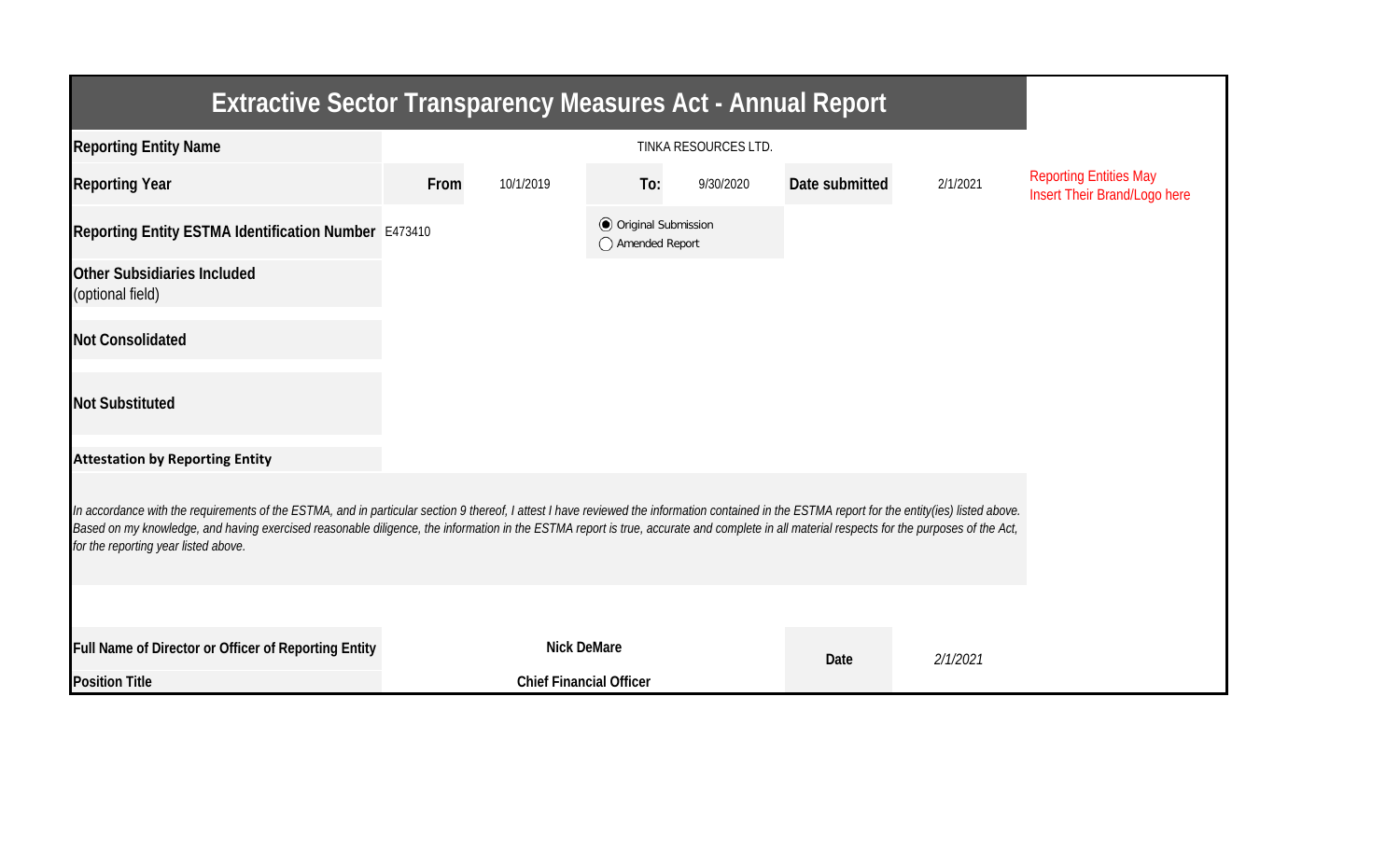|                                                                                                                                                                    | Extractive Sector Transparency Measures Act - Annual Report                                                                                                                                       |                                                                                 |                                        |           |         |                                |                |                  |                                               |                               |                              |  |
|--------------------------------------------------------------------------------------------------------------------------------------------------------------------|---------------------------------------------------------------------------------------------------------------------------------------------------------------------------------------------------|---------------------------------------------------------------------------------|----------------------------------------|-----------|---------|--------------------------------|----------------|------------------|-----------------------------------------------|-------------------------------|------------------------------|--|
| <b>Reporting Year</b><br><b>Reporting Entity Name</b><br><b>Reporting Entity ESTMA</b><br>Identification Number<br>Subsidiary Reporting Entities (if<br>necessary) | From:                                                                                                                                                                                             | 10/1/2019                                                                       | To:<br>TINKA RESOURCES LTD.<br>E473410 | 9/30/2020 |         | Currency of the Report CAD     |                |                  |                                               |                               |                              |  |
|                                                                                                                                                                    | Payments by Payee                                                                                                                                                                                 |                                                                                 |                                        |           |         |                                |                |                  |                                               |                               |                              |  |
| Country                                                                                                                                                            | Payee Name <sup>1</sup>                                                                                                                                                                           | Departments, Agency, etc<br>within Payee that Received<br>Payments <sup>2</sup> | Taxes                                  | Royalties | Fees    | <b>Production Entitlements</b> | <b>Bonuses</b> | <b>Dividends</b> | Infrastructure<br><b>Improvement Payments</b> | Total Amount paid to<br>Payee | Notes <sup>34</sup>          |  |
| Peru                                                                                                                                                               | Government of Peru                                                                                                                                                                                | Geological, Mining and<br>Metallurgical Institute (INGEMET)                     |                                        |           | 391,524 |                                |                |                  |                                               |                               | 391,524 Concession payements |  |
| Peru                                                                                                                                                               | Government of Peru                                                                                                                                                                                | National Authority of Water<br><b>Administrative Services</b>                   |                                        |           | 224     |                                |                |                  |                                               | 224                           |                              |  |
| Peru                                                                                                                                                               | Government of Peru                                                                                                                                                                                | Ministry of Energy and Mines                                                    |                                        |           | 1,423   |                                |                |                  |                                               | 1,423                         |                              |  |
|                                                                                                                                                                    |                                                                                                                                                                                                   |                                                                                 |                                        |           |         |                                |                |                  |                                               |                               |                              |  |
|                                                                                                                                                                    |                                                                                                                                                                                                   |                                                                                 |                                        |           |         |                                |                |                  |                                               |                               |                              |  |
|                                                                                                                                                                    |                                                                                                                                                                                                   |                                                                                 |                                        |           |         |                                |                |                  |                                               |                               |                              |  |
|                                                                                                                                                                    |                                                                                                                                                                                                   |                                                                                 |                                        |           |         |                                |                |                  |                                               |                               |                              |  |
|                                                                                                                                                                    |                                                                                                                                                                                                   |                                                                                 |                                        |           |         |                                |                |                  |                                               |                               |                              |  |
|                                                                                                                                                                    |                                                                                                                                                                                                   |                                                                                 |                                        |           |         |                                |                |                  |                                               |                               |                              |  |
|                                                                                                                                                                    |                                                                                                                                                                                                   |                                                                                 |                                        |           |         |                                |                |                  |                                               |                               |                              |  |
|                                                                                                                                                                    |                                                                                                                                                                                                   |                                                                                 |                                        |           |         |                                |                |                  |                                               |                               |                              |  |
|                                                                                                                                                                    |                                                                                                                                                                                                   |                                                                                 |                                        |           |         |                                |                |                  |                                               |                               |                              |  |
|                                                                                                                                                                    |                                                                                                                                                                                                   |                                                                                 |                                        |           |         |                                |                |                  |                                               |                               |                              |  |
|                                                                                                                                                                    |                                                                                                                                                                                                   |                                                                                 |                                        |           |         |                                |                |                  |                                               |                               |                              |  |
|                                                                                                                                                                    |                                                                                                                                                                                                   |                                                                                 |                                        |           |         |                                |                |                  |                                               |                               |                              |  |
| <b>Additional Notes:</b>                                                                                                                                           | ALL PAYMENTS ARE REPORTED IN CANADIAN DOLLARS (THE REPORTING CURRENCY OF THE REPORTING ENTITY) AND CONVERTED USING THE AVERAGE EXCHANGE RATE USED FOR CANADIAN DOLLAR TO PERUVIAN SOL OF 0.391372 |                                                                                 |                                        |           |         |                                |                |                  |                                               |                               |                              |  |